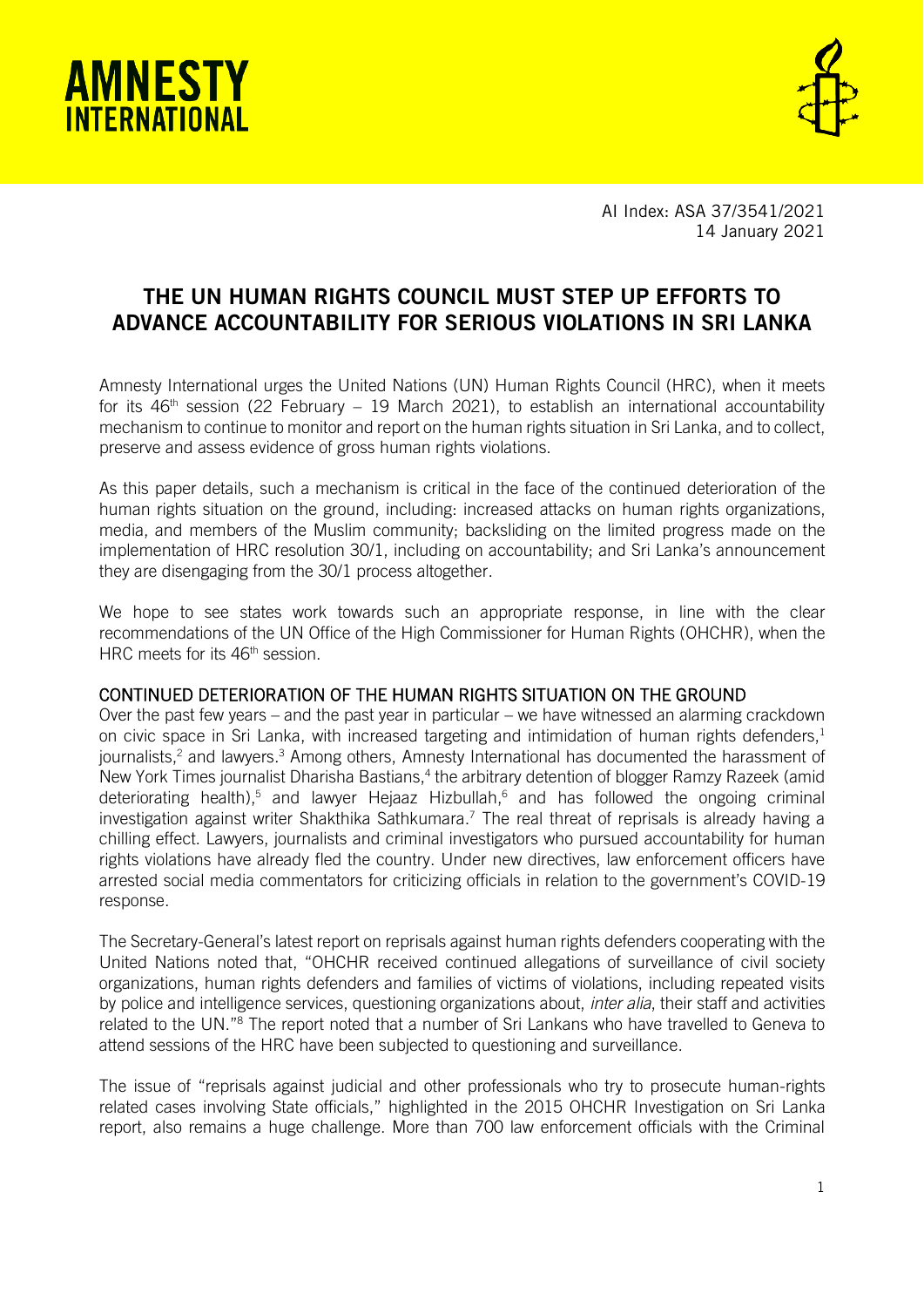Investigations Department (CID) within the police who investigated human rights violations were placed under a travel ban soon after the new government came into power in November 2019 and the former Director of the CID who led those investigations was arrested under dubious charges. The former director whose family believes he is being targeted for seeking accountability for human rights violations, recently tested positive for COVID-19 while in the custody of prison authorities, and was denied access to a hospital for days.<sup>9</sup> Lawyers appearing as counsel in human rights cases have been intimidated and arrested.<sup>10</sup> We are also alarmed by reports that families of the disappeared who have been leading peaceful protests have been harassed by the police Terrorism Investigation Division.<sup>11</sup>

Amnesty International is also increasingly concerned about the targeting and discrimination of minorities in Sri Lanka. As noted by the UN Special Rapporteur on freedom of religion or belief, Ahmed Shaheed, Muslim communities in Sri Lanka have faced increasing hostility, especially after the April 2019 bombings. In his end of mission report (August 2019), he expressed concern that "prior impunity has strengthened the anti-Muslim groups," and that "weak and un-coordinated responses to anti-Muslim violence have seen the rise in violence and attacks on individuals and the communities in some parts of the country."<sup>12</sup> The UN High Commissioner for Human Rights also noted in her February 2020 update the "increasing levels of hate speech, and security and policy measures," that "appear to be discriminately and disproportionately directed against minorities, both Tamil and Muslim."<sup>13</sup> Amnesty International has documented patterns and examples of violence and advocacy of hatred, discrimination against the Muslim community in Sri Lanka dating back to 2013.<sup>14</sup> Despite investigations carried out by the police, the perpetrators of these violent attacks have not been held accountable. The impunity enjoyed by perpetrators have emboldened and precipitated repeat attacks.

This increased discrimination against the Muslim community has also been seen in the government's response to the COVID-19 pandemic. Amnesty International,<sup>15</sup> and a group of UN special rapporteurs,<sup>16</sup> have raised significant concern over the forced cremations of Muslims who have died of COVID-19 on the directives of the authorities, against the wishes of the families of the deceased. For Sri Lanka's Muslim community, which makes up close to ten per cent of the population, burials are considered to be a requirement of the final rites in accordance with Islamic traditions.

Sri Lanka has consistently refused to repeal the draconian Prevention of Terrorism Act (PTA), a law which facilitates arbitrary detention and removes safeguards against torture of detainees. The law was used to disproportionately target Sri Lanka's Muslim community following the bombings in April 2019 and was used to arbitrarily arrest Hejaaz Hizbullah and Ahnaf Jazeem in 2020. Hejaaz Hizbullah, a prominent lawyer, has been in custody since 14 April 2020 without a shred of evidence being produced before the court of any wrongdoing.<sup>17</sup> He has tested positive for COVID-19 during his time in detention, where he was only permitted limited access to family and legal counsel till recently. Ahnaf Jazeem, a Muslim poet was arrested under the PTA for a collection of poems he published under the title 'Navarasam.' The poems, written in Tamil, have allegedly been misinterpreted by Sinhalesespeaking law enforcement officers to presume that they contain "extremist" messages. Ahnaf, who is still in custody has had no legal representation for more than six months since his arrest.

With COVID-19 spreading within Sri Lanka's severely overcrowded prisons, at least 14 inmates in three different prisons have been killed in custody since March, due to unrest that erupted over fears and anxiety over the virus. More than 100 others have been injured.<sup>18</sup>

## LACK OF ACCOUNTABILITY

The OHCHR Investigation on Sri Lanka concluded that war crimes and crimes against humanity were most likely committed by both sides to the conflict and recommended the establishment of a hybrid special court, integrating international judges, prosecutors, lawyers and investigators, as an essential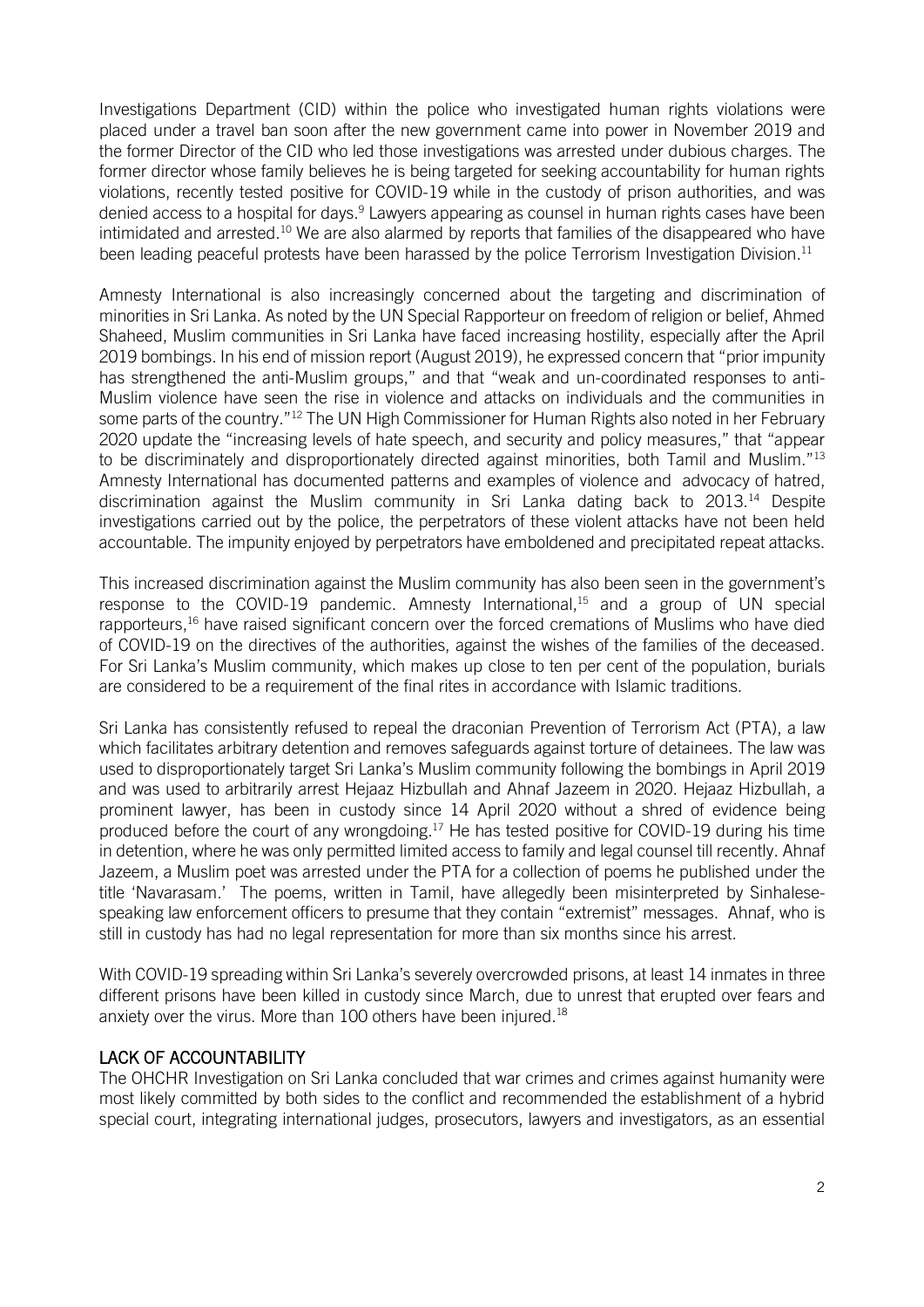step towards justice. Eleven years after the end of the armed conflict, however, the relatives of those disappeared are still awaiting answers and Sri Lanka has the second largest number of enforced disappearance cases in the world registered with the UN Working Group on Enforced or Involuntary Disappearances.

While HRC resolution 30/1<sup>19</sup> fell short of establishing a hybrid court, as recommended by the OHCHR Investigation on Sri Lanka, through negotiation and compromise it did secure Sri Lanka's commitment to establishing a "judicial mechanism with a special counsel to investigate allegations of violations and abuses of human rights and violations of international humanitarian law," with the participation of "Commonwealth and other foreign judges, defence lawyers and authorized prosecutors and investigators." More than five years later, however, no progress has been made towards the creation of such a mechanism. At the same time, we have seen alarming developments at the national level, undermining the limited progress on accountability made to date. For example:

- 13 members of the security forces accused of the murder of five students in the town of Trincomalee in 2006 were acquitted by the court in July 2019, citing "a lack of evidence."<sup>20</sup>
- A Presidential Commission of Inquiry on political victimization was created in January 2020, which we fear may interfere with ongoing court proceedings, including in the case of the disappearance of Prageeth Eknaligoda.<sup>21</sup> The Commission<sup>22</sup> has already purported to order, without legal authority, the attorney general to halt legal proceedings against navy officers accused of the enforced disappearance and alleged killing of 11 young men in Colombo and its suburbs in 2008 and 2009.<sup>23</sup>
- In March 2020, Sergeant Sunil Rathnayaka, a convicted perpetrator of the Mirusuvil massacre in which eight Tamil civilians were killed, received a Presidential pardon and was released from jail. Among the victims of the Mirusuvil massacre were three children, one aged 15, one 13, and a fiveyear-old whose body sustained signs of torture.<sup>24</sup> In a statement issued by her spokesperson, the UN High Commissioner for Human Rights, Michelle Bachelet, lambasted the pardon as "an affront to victims and yet another example of the failure of Sri Lanka to fulfil its international human rights obligations to provide meaningful accountability for war crimes, crimes against humanity and other gross violations of human rights." She noted that, "Pardoning one of the sole convicted perpetrators of atrocities committed during the Sri Lankan conflict further undermines the limited progress the country has made towards ending impunity for mass human rights abuse."<sup>25</sup>
- The new administration has promoted and appointed several military officials named in the 2015 OHCHR Investigation on Sri Lanka report to senior positions. The High Commissioner<sup>26</sup> and Special Procedures<sup>27</sup> expressed concern, for example, over the appointment of Lieutenant-General Shavendra Silva as Commander of the Sri Lankan Army in August 2019.
- In January 2021 the Attorney General's department informed the Batticaloa High Court that it will not continue the prosecution in the 2005 murder case of former Tamil National Alliance (TNA) Parliamentarian Joseph Pararajasingham.. Accordingly, the court acquitted all five suspects in the case, including MP Sivanesathurai Chandrakanthan (alias Pillayan), who is the leader of Tamil Makkal Viduthalai Pulikal (TMVP), a government-aligned political party.<sup>28</sup> At the time of the murder, MP Chandrakanthan was a member of the paramilitary group led by Karuna Amman, which broke away from the LTTE.

Since coming into power in November 2019, the current government has stopped issuing interim relief payments to families of the "missing" and those subjected to enforced disappearance, putting them under further financial strain. Fearing that the work of Sri Lanka's Office on Missing Persons will enable war crime charges to be brought against the Sri Lankan military, the government has also stated that it will review the Act establishing the Office.<sup>29</sup> In December 2020, the President appointed a new Chairperson to the Office on Missing Persons. Retired Supreme Court judge Upali Abeyratne served as the Chairman to the Presidential Commission of Inquiry on political victimization, when the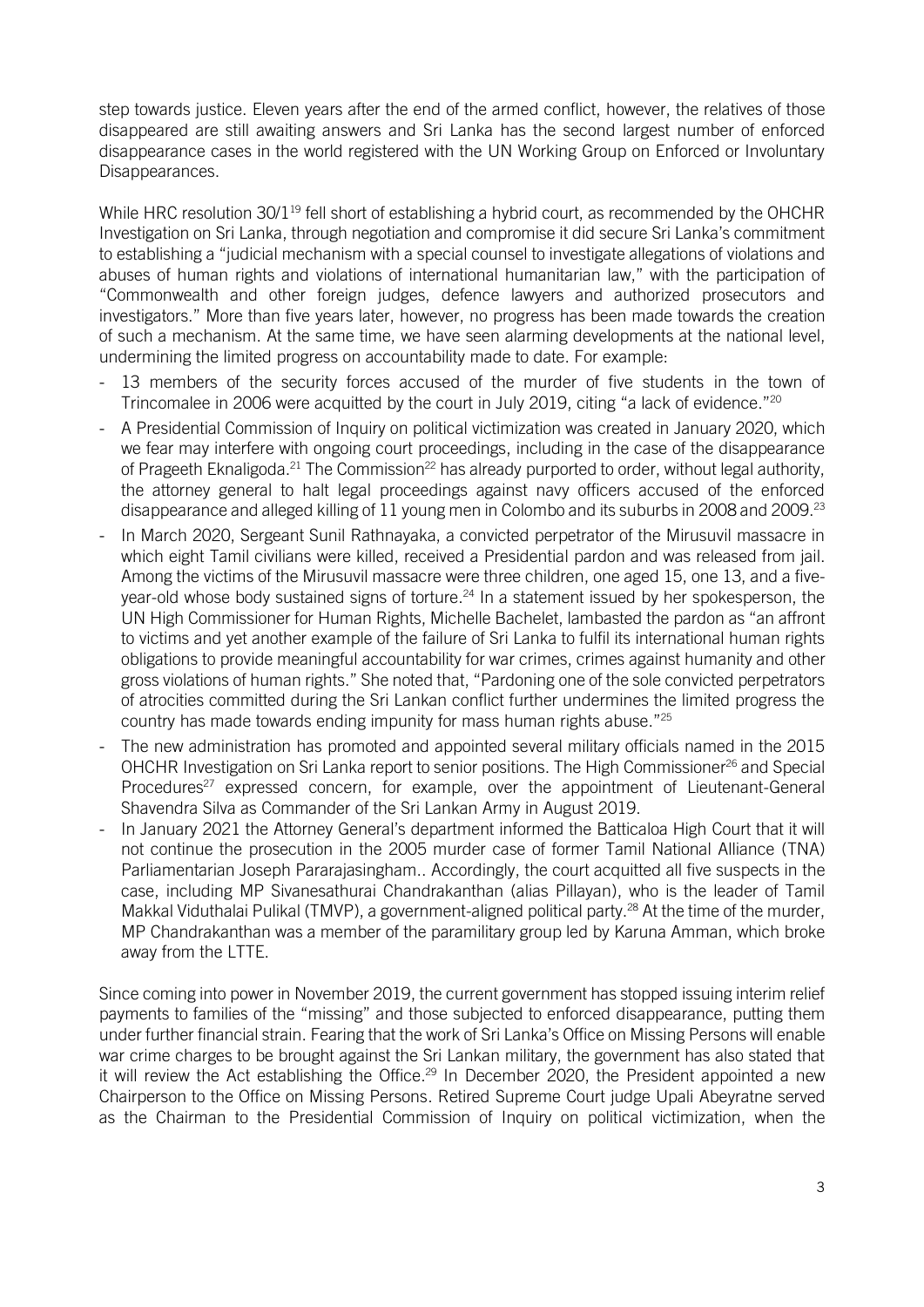Commission attempted to interfere in the prosecution of state actors accused of enforced disappearances. Families of the forcibly disappeared have voiced concerns around the future, commitment and the independence of domestic mechanisms like the Office on Missing Persons. Further, there has been no progress in establishing a truth commission and only limited progress has been made towards returning military-occupied land back to its civilian owners, in line with HRC resolution 30/1.

Following clear messages at both national and international level that the new government would reverse the limited and hard-won progress on accountability, in February 2020, it announced<sup>30</sup> its "commitment to achieve sustainable peace through an inclusive, domestically designed and executed reconciliation and accountability process." Sri Lanka has a long history of such processes, however, the repeated failure of which, the OHCHR Investigation on Sri Lanka report noted "has led to skepticism, anger and mistrust on the part of victims."<sup>31</sup> In her update to the HRC in February 2020, the High Commissioner made clear her scepticism that the appointment of "yet another Commission of Inquiry" could advance accountability for past violations, noting the "systemic barriers that continue to exist within the criminal justice system remain an impediment to real justice"<sup>32</sup> at the national level. These "systemic barriers" were detailed in the OHCHR Investigation on Sri Lanka report and flagged by the former High Commissioner<sup>33</sup>: 1) "the absence of any reliable system for victim and witness protection";<sup>34</sup> 2) "the inadequacy of Sri Lanka's domestic legal framework to deal with international crimes of this magnitude"; and 3) "the degree to which Sri Lanka's security sector and justice system have been distorted and corrupted by decades of emergency, conflict and impunity."<sup>35</sup> Although the state of emergency has now lapsed, the other issues remain. The 20<sup>th</sup> amendment to the Constitution, passed into law in October 2020, introduced significant changes to the powers of parliament and the President and has significant effects on the independence of commissions and the judiciary. Following the amendment, many appointments including to independent commissions such as the Election Commission, the National Police Commission, the Human Rights Commission, appointments to the Supreme Court, the Court of Appeal, the Attorney-General and the Inspector-General of Police are made by the President. The Parliamentary Council which replaced the Constitutional Council brought in by the  $19<sup>th</sup>$  amendment only has powers to make non-binding observations on the appointments to the President. As a consequence of the amendment, at present there is no reliable recourse for accountability for human rights violations domestically.

In short, as noted by the High Commissioner in her February 2020 update to the HRC, "victims remain denied justice and Sri Lankans from all communities have no guarantee that past patterns of human rights violations will not recur."<sup>36</sup>

### ROLE OF THE UN HUMAN RIGHTS COUNCIL

In this context, the HRC has a critical role to play – both in sending a clear message to victims and perpetrators alike that the international community remains committed to human rights and accountability in Sri Lanka; and by putting in place a mechanism or process to support medium- to long-term accountability efforts, in line with the current and former High Commissioners' clear and consistent concerns and recommendations in that regard.

The report of the OHCHR Investigation on Sri Lanka made clear that the HRC should "continue to monitor human rights developments and progress towards accountability and reconciliation," and that "if insufficient progress is made, the [HRC] should consider further international action to ensure accountability for international crimes."<sup>37</sup> As detailed above, five years later, not only has insufficient progress been made, but the new government is rolling back on previous gains and has made clear its commitment to impunity for serious crimes.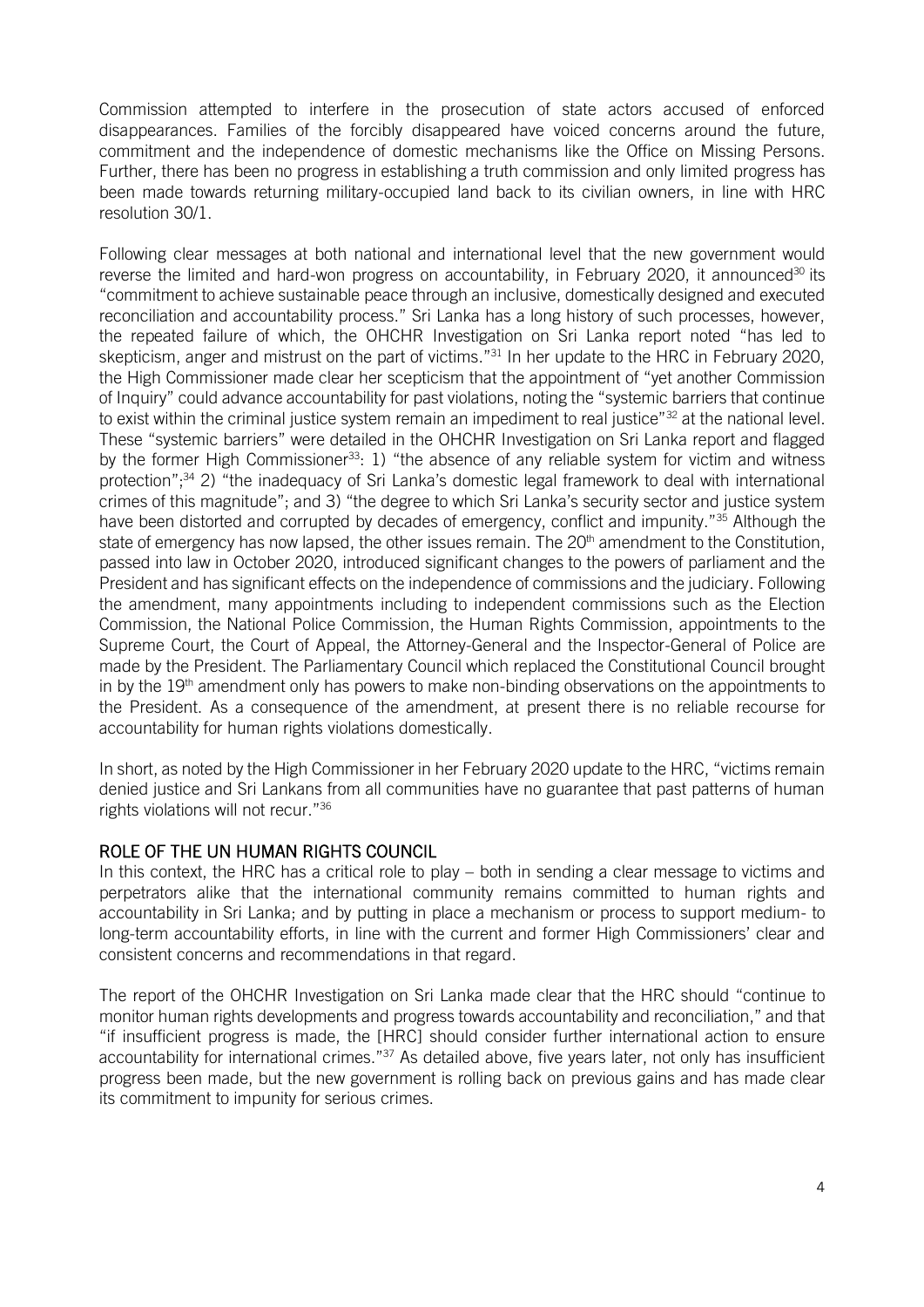In this context, on the basis of the clear findings of the OHCHR Investigation on Sri Lanka report and subsequent updates and reports by the OHCHR, the HRC must launch a new process or mechanism to pursue the objectives of resolution 30/1: to end the cycle of impunity and advance accountability for international crimes with a view to deterring future violations, particularly against minority communities and civil society groups. Central to the new approach must be continued monitoring and reporting on the situation, as well as the collection, analysis, and preservation of evidence for future prosecutions. The empty promises of national-level accountability processes should – on the basis of experience and clear analysis by the High Commissioner (see above) – not be considered an alternative to an international approach. Nor should Sri Lanka's brazen rejection of a consensus-based international framework for pursuing human rights and accountability, and refusal to cooperate in this regard, be rewarded by the HRC taking a step back. Rather, the HRC should strengthen its resolve.

We urge all States at the HRC to encourage and support the robust approach necessary. To do otherwise would be to send a very dangerous message to perpetrators everywhere that even a state accused of the most grave crimes under international law can escape meaningful scrutiny by the HRC and benefit from rewards by merely refusing to cooperate with a carefully negotiated process. States should stand on the side of victims, their families, and all those pursuing justice and the protection of human rights on the ground, often at great personal risk, by putting in place a mechanism that can monitor and report on the situation, and collect and preserve evidence for future prosecutions.

#### **REFERENCES**

 $1$  Amnesty International, Sri Lanka: Attacks on human rights organisations, media organisations and journalists in Sri Lanka, 16 January 2020, Index number: ASA 37/1678/2020, available at[: https://www.amnesty.org/en/documents/asa37/1678/2020/en/.](https://www.amnesty.org/en/documents/asa37/1678/2020/en/) <sup>2</sup> Amnesty International, Sri Lanka: Joint letter to President Rajapaksa on the harassment and intimidation of journalists, 25 February 2020, Index number: ASA 37/1860/2020, available at[: https://www.amnesty.org/en/documents/asa37/1860/2020/en/.](https://www.amnesty.org/en/documents/asa37/1860/2020/en/) <sup>3</sup> Amnesty International, Sri Lanka: human rights under attack, 29 July 2020, Index number: ASA 37/2802/2020, available at:

[https://www.amnesty.org/en/documents/asa37/2802/2020/en/.](https://www.amnesty.org/en/documents/asa37/2802/2020/en/)

<sup>4</sup> Amnesty International, Sri Lanka: End persecution of journalist Dharisha Bastians targeted for reports, defense of human rights, 24 June 2020, Index number: ASA 37/2568/2020, available at: [https://www.amnesty.org/en/documents/asa37/2568/2020/en/.](https://www.amnesty.org/en/documents/asa37/2568/2020/en/)

<sup>5</sup> Although Ramzy Razeek was released on bail on 17 September, the criminal investigation against him has not been closed. Amnesty International issued an Urgent Action in May on Ramzy's deteriorating health condition before he was released on bail. At the time of his release he had a fractured arm due to a fall while in custody and had not received the required medical attention. Due to an infection, one of his toes were also amputated (se[e https://www.amnesty.org/en/documents/asa37/2357/2020/en/\)](https://www.amnesty.org/en/documents/asa37/2357/2020/en/). In the cases of both Ramzy Razeek and Shakthika Sathkumara, the police reports cite the domestic International Covenant on Civil and Political Rights (ICCPR) Act as one of the legal bases for the arrest. The ICCPR Act was adopted to implement Sri Lanka's international human rights obligations as a state party to the International Covenant on Civil and Political Rights. Using the ICCPR Act in this manner is a misuse of a law that is supposed to protect, not violate, human rights.

 $6$  Hejaaz Hizbullah remains in detention without charge or any credible evidence of wrongdoing. During his detention for more than six months under Sri Lanka's draconian Prevention of Terrorism Act (PTA), he has only been granted restricted access to legal counsel or to his family. A third detention order to hold him for another 90 days was issued this month. He must be released without further delay.

 $7$  Writer Shakthika Sathkumara was arrested on April 1, 2019 after publishing a short fictional story on his Facebook page, in which he hinted at child sexual abuse taking place in a Buddhist monastery. While he was released on bail on August 5, 2019, the criminal investigation against him has not been closed. If charged and convicted, he could face up to 10 years in prison. The hearings have been repeatedly delayed, with the next hearing not scheduled until early 2021. Amnesty International declared him a Prisoner of Conscience, as he was imprisoned solely for peacefully exercising his right to freedom of expression and called his immediate and unconditional release. In the cases of both Ramzy Razeek and Shakthika Sathkumara, the police reports cite the domestic International Covenant on Civil and Political Rights (ICCPR) Act as one of the legal bases for the arrest. The ICCPR Act was adopted to implement Sri Lanka's international human rights obligations as a state party to the International Covenant on Civil and Political Rights. Using the ICCPR Act in this manner is a misuse of a law that is supposed to protect, not violate, human rights. <sup>8</sup> Report of the Secretary-General, Cooperation with the United Nations, its representatives and mechanisms in the field of human rights, 25 September 2020, UN Doc. A/HRC/45/36, paras 120-121, available at: [https://undocs.org/en/A/HRC/45/36.](https://undocs.org/en/A/HRC/45/36) <sup>9</sup> Amnesty International, Sri Lanka: Former police investigator jailed with covid-19: Shani Abeysekara, 27 November 2020, Index number: ASA 37/3403/2020, available at: [https://www.amnesty.org/en/documents/asa37/3403/2020/en/.](https://www.amnesty.org/en/documents/asa37/3403/2020/en/)

<sup>&</sup>lt;sup>10</sup> Amnesty International, Sri Lanka: human rights under attack, 29 July 2020, Index number: ASA 37/2802/2020, available at: [https://www.amnesty.org/en/documents/asa37/2802/2020/en/.](https://www.amnesty.org/en/documents/asa37/2802/2020/en/)